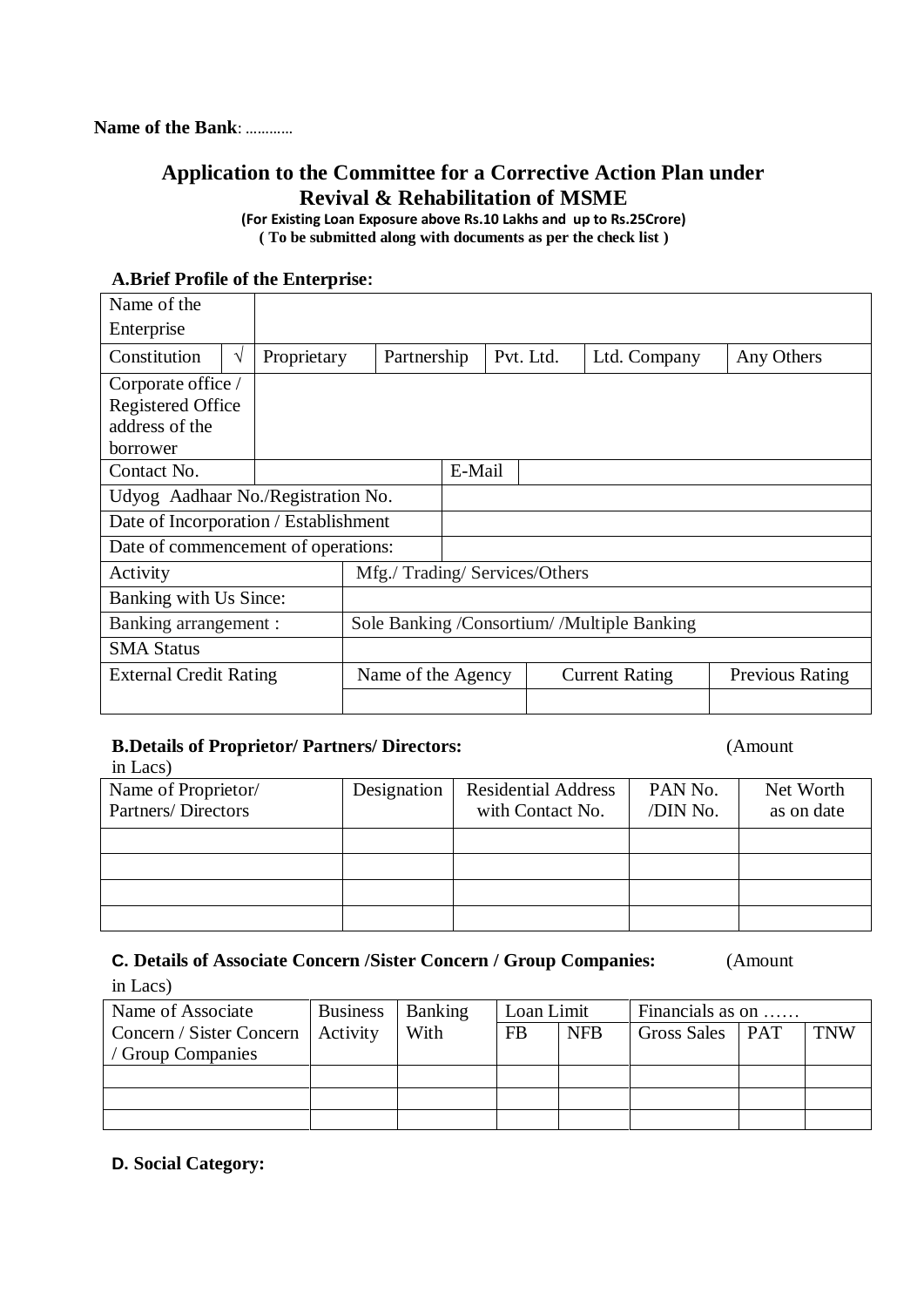| <b>Social Category</b>   | <b>SC</b>        | <b>OBC</b>     | Women             | Physically<br>Handicapped |       | Minority     |
|--------------------------|------------------|----------------|-------------------|---------------------------|-------|--------------|
| If Minority<br>Community | <b>Buddhists</b> | <b>Muslims</b> | <b>Christians</b> | <b>Sikhs</b>              | Jains | Zoroastrians |

#### **E. Details of Existing Liabilities with the Bank:** (Amount

# in Lacs) Sl. No. Nature of Facility Limit | O/s Bal as on | Over Dues 1. **Fund Based** A. Working capital B. Term Loan **Total (1)** 2. **Non Fund Based Total (2)** 3. **Grand Total (1+2) Reasons of Overdue/Default in Repayment:**

### **F. Details of Other Liabilities:** (Amount

| in Lacs)                                     |                                          |
|----------------------------------------------|------------------------------------------|
| Details of Statutory dues remaining          | Details of Unsecured Creditors.          |
| outstanding with State Government or Central | (Furnish reason for incurring liability) |
| Government                                   |                                          |
|                                              |                                          |
|                                              |                                          |
|                                              |                                          |
|                                              |                                          |
|                                              |                                          |

### **G. Financials:** (Amount

| in Lacs)                       |             |          |            |              |              |
|--------------------------------|-------------|----------|------------|--------------|--------------|
| Particulars                    | Past Year-  | Past     | Present    | Next Year-I  | Next Year-   |
|                                | II (Actual) | Year-I   | Year       | (Projection) |              |
|                                |             | (Actual) | (Estimate) |              | (Projection) |
| Net Sales (including)          |             |          |            |              |              |
| Operating Income)              |             |          |            |              |              |
| (%) growth in net sales        |             |          |            |              |              |
| over previous year             |             |          |            |              |              |
| <b>Operating Profit (after</b> |             |          |            |              |              |
| interest)                      |             |          |            |              |              |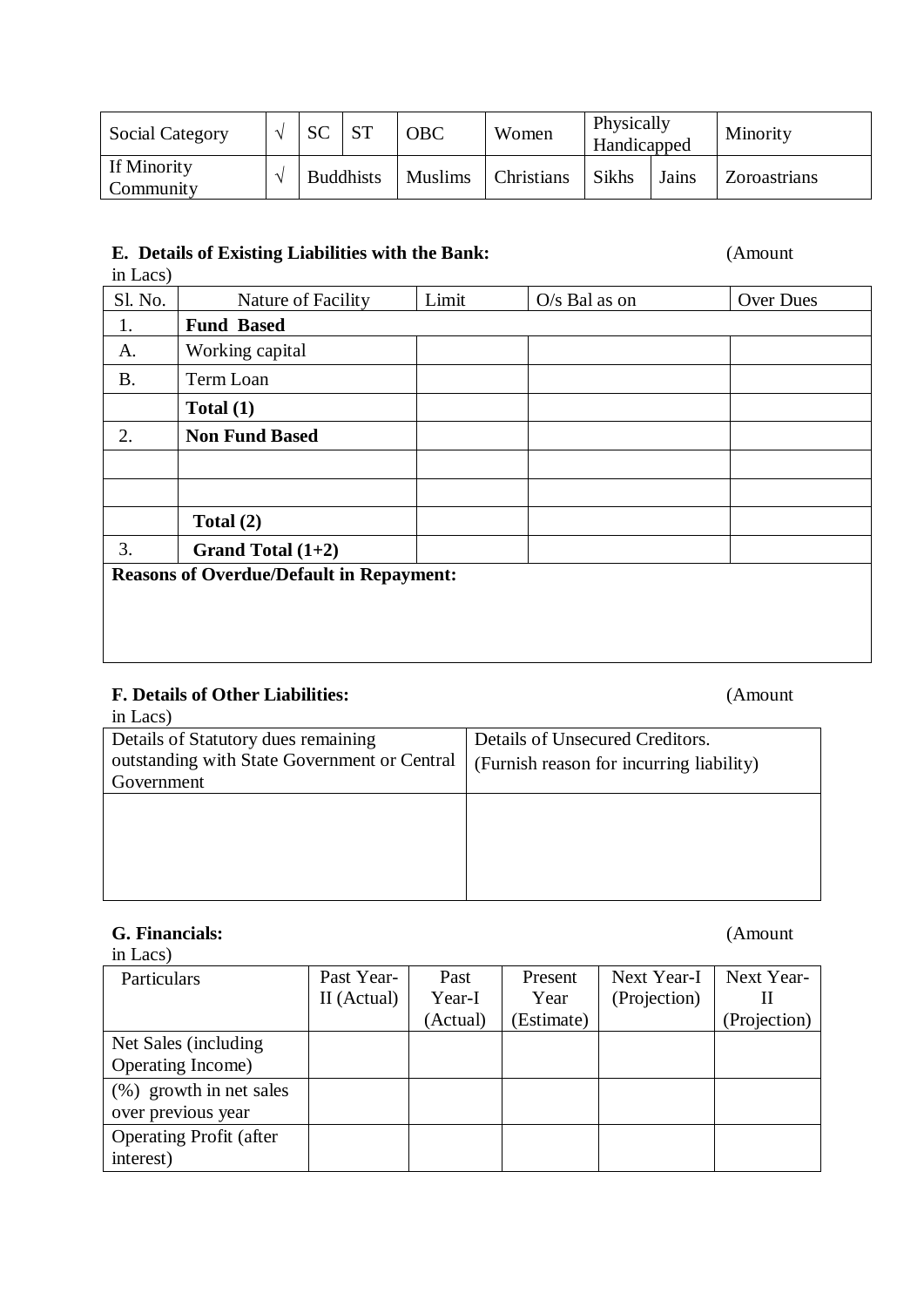| <b>Operating Profit Margin</b><br>(% ) |  |  |  |
|----------------------------------------|--|--|--|
| Other Income                           |  |  |  |
| Profit Before tax                      |  |  |  |
| <b>PAT</b>                             |  |  |  |
| Net Profit Margin (%)                  |  |  |  |
| Paid-up Equity Capital/                |  |  |  |
| Tangible Net Worth                     |  |  |  |
| TOL/TNW                                |  |  |  |
| <b>Current Ratio</b>                   |  |  |  |
| Debt Equity Ratio                      |  |  |  |
| Debt Service Coverage                  |  |  |  |
| Ratio                                  |  |  |  |

### **H. (a) Details of Existing Security:** (Amount in Lacs)

| II. (a) Details of Existing Security. |                  | (Annount in Lacs) |       |
|---------------------------------------|------------------|-------------------|-------|
| Particulars of Primary Security       | Nature of charge | Date of Valuation | Value |
|                                       |                  |                   |       |
|                                       |                  |                   |       |
|                                       |                  |                   |       |
|                                       |                  |                   |       |
|                                       |                  |                   |       |
|                                       |                  |                   |       |
| Particulars of Collateral Security    | Nature of charge | Date of Valuation | Value |
|                                       |                  |                   |       |
|                                       |                  |                   |       |
|                                       |                  |                   |       |
|                                       |                  |                   |       |
|                                       |                  |                   |       |
|                                       |                  |                   |       |

### **(b) Details of Proposed Additional Security to be offered:**

| Particulars of Primary Security offered | <b>Particulars of Collateral Security</b><br>(where applicable) |
|-----------------------------------------|-----------------------------------------------------------------|
|                                         |                                                                 |
|                                         |                                                                 |

#### **I. (a) Details of Existing Guarantors:** (Amount

in Lacs)

| Name of the Guarantors | Age | Occupation | Annual Income | Net Worth |
|------------------------|-----|------------|---------------|-----------|
|                        |     |            |               |           |
|                        |     |            |               |           |
|                        |     |            |               |           |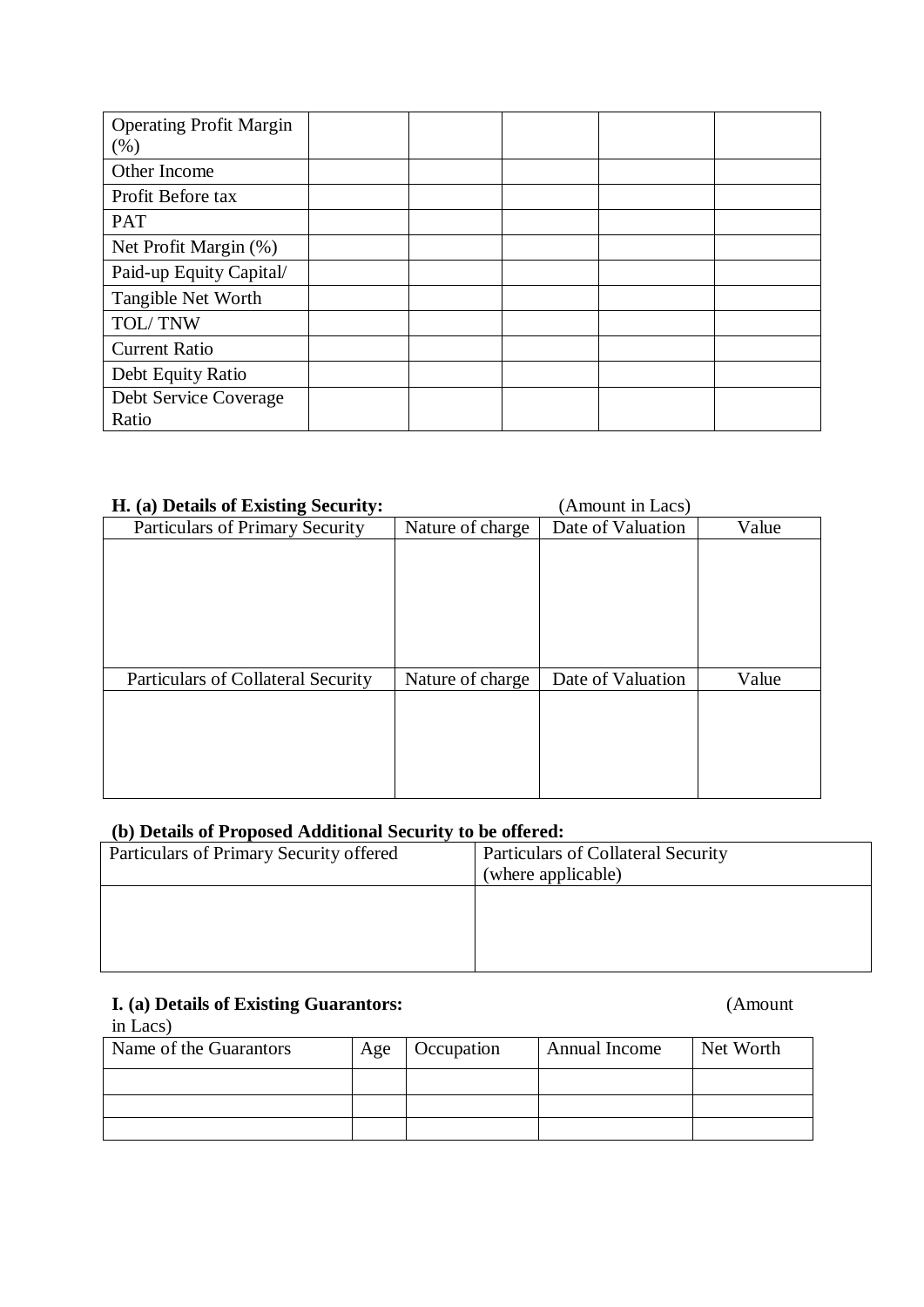**(b) Details of Proposed Guarantors:** (Amount

in Lacs)

| Names of the Guarantors | Age | Occupation | Annual Income | Net Worth |
|-------------------------|-----|------------|---------------|-----------|
|                         |     |            |               |           |
|                         |     |            |               |           |
|                         |     |            |               |           |

**J. Declaration:** I/We hereby certify that all information furnished by me/us is true, correct and completeto the best of my/our knowledge and belief. I/We shall furnish all other information that may be required by Bank in connection with my/our application. The information may also be exchanged by you with any agency you may deem fit. You, your representatives or any other agency as authorised by you, may at any time, inspect/ verify my/our assets, books of accounts etc. in my/our factory/business premises. You may take appropriate safeguards/action for recovery of bank's dues.

#### **Signature of Borrowers Signature of Existing & Proposed Guarantors**

**Date: …………………… Place: ……………………**

#### **CHECK LIST: (The check list is only indicative and not exhaustive and depending upon the requirementsof banks addition/deletion could be made as per necessity)**

- 1) Last two years audited balance sheets of the units along with income tax/sales tax return etc.
- 2) Projected balance sheets for two years in case of working capital limits and for the period of the loan in case of term loan.
- 3) Sales achieved during the current financial yearup to the date of submission of application.
- 4) Asset & Liability statement ofProprietor/ Partners/ Directors.
- 5) If funds proposed to be infused by borrower, please specify Sources.
- 6) Detailed Particulars of securities primary/collateral proposed, if any.
- 7) Details of all liabilities of the enterprise, including the liabilities owed to the State or Central Government and unsecured creditors, if any.
- 8) Detailed note on nature of stress faced by the Enterprise.
- 9) Suggested remedial measures with the estimated time frame by the Enterprise with supporting details to justify the action plan /solution.duly supported/vetted by TEV as the case may be.